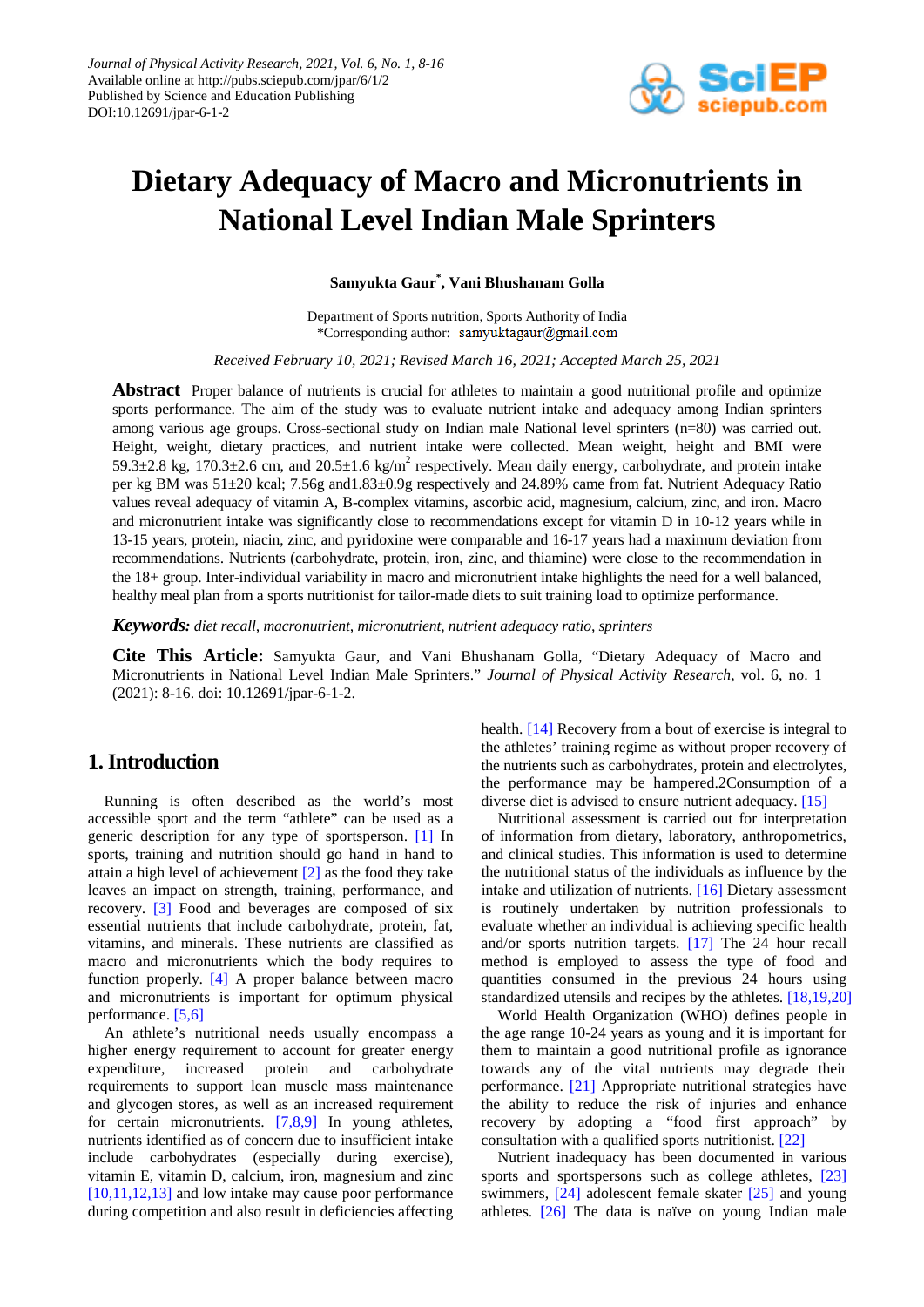sprinters in the area of macro and micronutrient demands and intake. Assessment of this modifiable factor will help sports nutrition professionals to design well-informed choices, facilitate healthy eating habits, and provide a specific targeted approach to achieve enhanced performance. Therefore, the aim of the study was to evaluate macro and micronutrient intake of young male Indian sprinters and assess nutrient adequacy among various age groups.

# **2. Material and Method**

A cross-sectional study was carried out on all young male sprinters aged 11-24 years training in the athletic track for at least one year with a minimum of 10 hours per week at Sports Authority of India (SAI), New Delhi competing at National level. Female sprinters and sprinters under medication were excluded from the study. A total of 80 consented to participate in the study. The research protocol was reviewed and approved by the Institutional review board.

The demographic profile and dietary practices, using a validated interview schedule and dietary intake using 24-hour recall for 3 training days were elicited. The participants were weighed bare feet with minimum clothing, facing straight ahead, standing relaxed, with body weight distributed evenly on both feet using a digital flat scale. For height measurement, a portable stadiometer was used, and the participants were made to stand barefoot on the floor plate of the stadiometer, with the back of their head, shoulders, buttocks, and feet touching the measuring rod, and arms hanging loosely at the sides. The head plate of the stadiometer was moved to touch the head of the participants and the height was noted on the measuring rod. Based on these measurements, the Body Mass Index (BMI) of the sprinters was calculated and classified according to the WHO classification.

Diet Cal- A tool for dietary assessment and planning software (version 9.0) was used to estimate the dietary intake. A comparison of nutrient intake was drawn by comparing with Indian Council of Medical Research (ICMR) Recommended Dietary Allowance (RDA) [\[27\]](#page-6-14) for Indians within age-groups. Nutrient Adequacy Ratio (NAR) was computed to determine the adequacy of the macro and micronutrient intake of the young male sprinters. The following formula was used to estimate the NAR of a particular nutrient:

$$
NAR = \frac{Actual\ intake\ of\ nutrient\ by\ sprinter}{Spring's\ RDA\ for\ that\ nutrient}
$$

The adequacy/inadequacy of a particular nutrient intake by the athletes was classified as:

- 1. Inadequate intake: NAR <0.66 (intake being less than 66% of the RDA)
- 2. Fairly adequate intake:  $NAR = 0.66 < 1.00$  (intake) of 66% to <100% of RDA)
- 3. Adequate intake: NAR  $\geq 1.00$  (intake being  $\geq 100\%$ ) of the RDA).

**Statistical Analysis**: The data were subjected to quantitative and qualitative analysis. The frequency and percentages were calculated for a demographic profile, dietary practices, NAR of the young male sprinters. Mean and standard deviations were also calculated for anthropometric measurements, macro and micronutrient intake. Statistical Package for Social Sciences (SPSS) (version 20.0) developed by IBM Corporation (USA) was used for the analysis of data. Age group and total population differences between dietary intake and RDA of Indians analyzed using 2 tailed unpaired t-test.

# **3. Results**

The general profile and dietary habits of the young male sprinters is presented in [Table 1.](#page-1-0) The mean age of the sprinters was  $17.7 \pm 0.31$  years. The mean weight, height and BMI of the athletes were 59.3±2.8kg,  $170.3 \pm 2.6$  cm and  $20.5 \pm 1.6$  kg/m<sup>2</sup> respectively. BMI is defined as weight  $(kg)$  / height  $(m<sup>2</sup>)$  is used to assess the nutritional status. Majority (82.5%) of the sprinters belonged to the normal category of WHO BMI classification; [\[28\]](#page-6-15) followed by 15% and 2.5% who fall in the underweight and overweight category respectively.

Overall, 90% of the sprinters were snacking in between regular meals and approximately one-third of the participants never ate out and preferred consuming home cooked meals.

**Table 1. General profile and dietary practices of the young male sprinters**

<span id="page-1-0"></span>

| Characteristics     | Young male<br>Category |                    |  |
|---------------------|------------------------|--------------------|--|
|                     |                        | sprinters $(n=80)$ |  |
|                     | $10-12$                | 4(5)               |  |
| Age (years)         | $13 - 15$              | 14(17.5)           |  |
|                     | $16 - 17$              | 27(33.8)           |  |
|                     | $18+$                  | 35(43.7)           |  |
|                     | <b>Bihar</b>           | 4(5)               |  |
|                     | Delhi                  | 40(50)             |  |
|                     | Gujarat                | 1(1.2)             |  |
| <b>Native State</b> | Haryana                | 7(8.8)             |  |
|                     | <b>Tamil Nadu</b>      | 1(1.2)             |  |
|                     | Punjab                 | 1(1.2)             |  |
|                     | <b>Uttar Pradesh</b>   | 23(28.8)           |  |
|                     | Uttarakhand            | 3(3.8)             |  |
|                     | $<$ 3 hours            | 31(38.7)           |  |
| Training duration   | $3 - 5$ hours          | 20(25)             |  |
| (per day)           | $5 - 7$ hours          | 26(32.5)           |  |
|                     | $\geq$ 7 hours         | 3(3.8)             |  |
|                     | Vegan                  | 0(0)               |  |
|                     | Lacto vegetarian       | 25(31.2)           |  |
| Eating habits       | Ovo vegetarian         | 1(1.3)             |  |
|                     | Peso vegetarian        | 0(0)               |  |
|                     | Non-vegetarian         | 54(67.5)           |  |
| Snacking in         | Yes                    | 73(91.2)           |  |
| between meals       | N <sub>o</sub>         | 7(8.8)             |  |
|                     | Never                  | 26(32.5)           |  |
| Eating out pattern  | Daily                  | 3(3.7)             |  |
|                     | times a week           | 3(3.7)             |  |
|                     | Twice a week           | 9(11.3)            |  |
|                     | Once a week            | 11(13.8)           |  |
|                     | Once a fortnight       | 2(2.5)             |  |
|                     | Twice a month          | 8(10)              |  |
|                     | Once a month           | 18(22.5)           |  |

# parenthesis denotes percentage.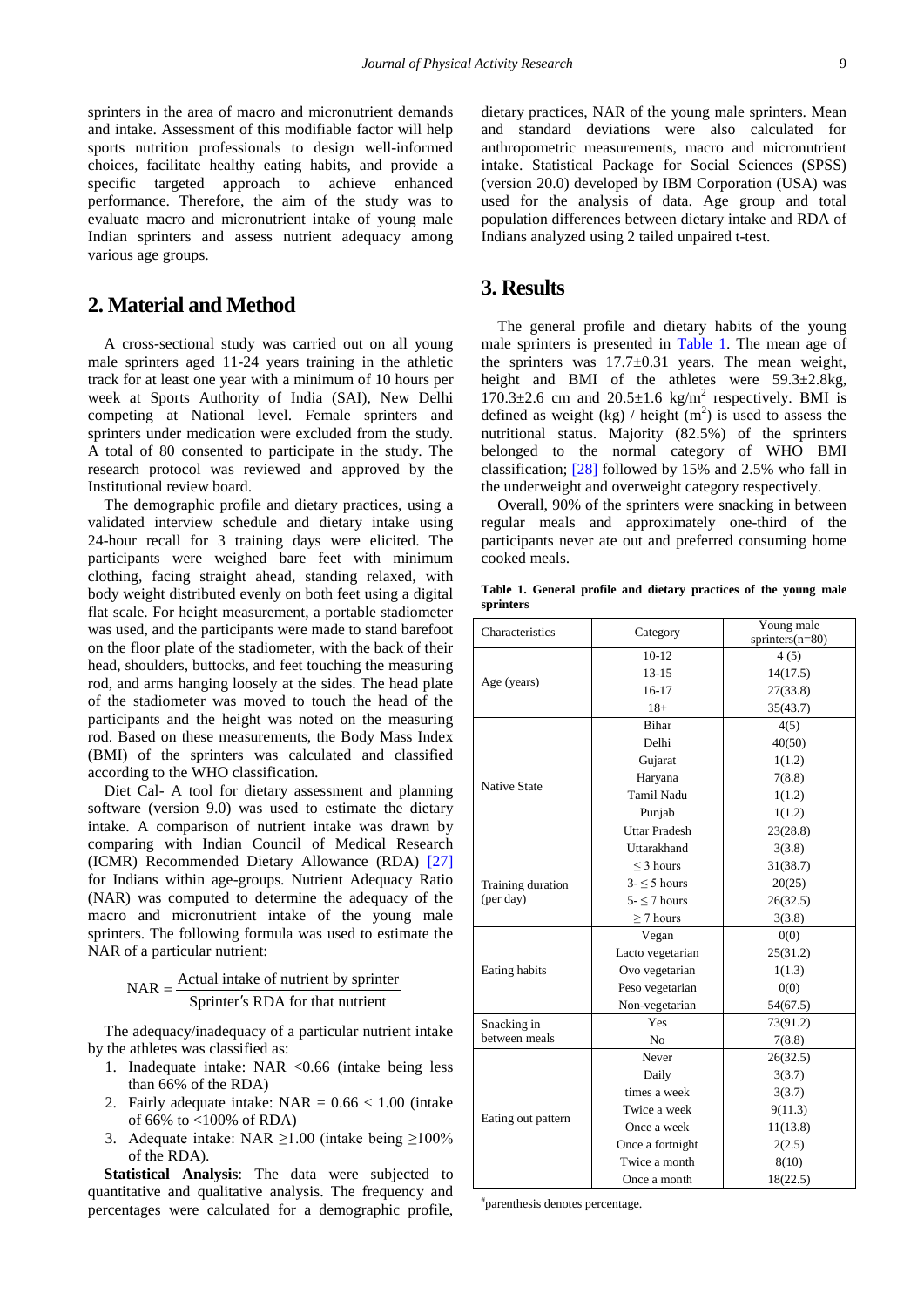The mean macronutrient intake per kg body mass (BM) of the sprinters according to different age group is presented in [Table 2.](#page-2-0) The average energy value of the food intake was  $2968 \pm 1180$  kcal. The intake within the groups  $(10-12, 16-17, and 18+ years)$  and mean was comparable to the recommendation at  $p<0.05$ . The percentage calories derived from total fat and protein was 24.9% and 14.6% respectively.

<span id="page-2-0"></span>

| Macronutrients       | Age<br>(Years) | Mean<br>intake | $Mean + SD$<br>(per kg BM) | Intake<br>per kg BM |  |
|----------------------|----------------|----------------|----------------------------|---------------------|--|
| Energy (kcal)        | $10-12$        | 2466           | $59 + 37$                  |                     |  |
|                      |                |                | $52 \pm 15$ <sup>*</sup>   |                     |  |
|                      | $13 - 15$      | 2965           |                            | 70kcal/kg BM        |  |
|                      | 16-17          | 3199           | $54{\pm}22$ <sup>*</sup>   |                     |  |
|                      | $18+$          | 2848           | $47+19$ <sup>*</sup>       |                     |  |
| Carbohydrates<br>(g) | 10-12          | 389.1          | $9.3 \pm 5.8$              |                     |  |
|                      | $13 - 15$      | 428.5          | $7.5 + 2.2$                |                     |  |
|                      | $16-17$        | 474.0          | $7.9 \pm 3.8$              | 6 $g/kg$ BM         |  |
|                      | $18+$          | 432.1          | $7.2 + 3.5$                |                     |  |
| Protein $(g)$        | $10-12$        | 86.2           | $2.1 \pm 1.9$              |                     |  |
|                      | $13 - 15$      | 113.1          | $2.0 \pm 0.8$              |                     |  |
|                      | $16-17$        | 111.2          | $1.9 \pm 0.9$              | $1.6g/kg$ BM        |  |
|                      | $18+$          | 106.9          | $1.8 + 0.8$                |                     |  |

**Table 2. Macronutrient intake by the young male sprinters**

# National Institute of Nutrition, \* Significant (p=0.05).

The mean micronutrient (vitamin and mineral) intake has been compared with the RDA for Indians (2010), [\[27\]](#page-6-14) given by ICMR [\[27\]](#page-6-14) for the respective age groups. There is no International or Indian RDA for young adults and adolescent sportspersons and the mean intake of the sprinters depends on their energy expenditure. The intake for the young male sprinters aged 18+ years has been compared with the dietary recommendation given by National Institute of Nutrition. [\[29\]](#page-6-16)

The NAR values for macronutrients had been presented in [Table 3.](#page-2-1)

<span id="page-2-1"></span>

| Macronutrient (g) | Age<br>(years) | <b>NAR</b> |                    |          |
|-------------------|----------------|------------|--------------------|----------|
|                   |                | Inadequate | Fairly<br>adequate | Adequate |
| Carbohydrate      | $10-12$        | 2(50)      | 1(25)              | 1(25)    |
|                   | 13-15          | 4(28.6)    | 9(64.3)            | 1(7.5)   |
|                   | 16-17          | 13(48.1)   | 8(29.6)            | 6(22.3)  |
|                   | $18+$          | 17(48.6)   | 15(42.8)           | 3(8.6)   |
| Protein           | $10-12$        | 3(75)      | 0(0)               | 1(25)    |
|                   | $13 - 15$      | 9(64.3)    | 4(28.6)            | 1(7.5)   |
|                   | 16-17          | 19(70.3)   | 5(18.5)            | 3(11.2)  |
|                   | $18+$          | 20(57.5)   | 10(28.6)           | 5(14.3)  |
| Fat               | $10-12$        | 4(100)     | 0(0)               | 0(0)     |
|                   | 13-15          | 11(78.6)   | 2(14.3)            | 1(7.1)   |
|                   | 16-17          | 19(70.4)   | 6(22.3)            | 2(7.4)   |
|                   | $18+$          | 30(85.7)   | 4(11.4)            | 1(2.8)   |

**Table 3. Distribution of young male sprinters by their NAR for macronutrients**

# parenthesis denotes percentage.

<span id="page-2-2"></span>

| ruone n'incun micromatrichi manie o come mane sprinters |                   |                                  |                                |                                |  |
|---------------------------------------------------------|-------------------|----------------------------------|--------------------------------|--------------------------------|--|
| Micronutrients                                          | Age (Years)       |                                  |                                |                                |  |
|                                                         | $10 - 12y$        | $13-15y$                         | $16-17y$                       | $18 + y$                       |  |
| Iron $(mg)$                                             | $15.4 \pm 8.4$    | $22.2 \pm 6.5$ <sup>*</sup>      | $19.9 \pm 9.9$ <sup>*</sup>    | $11.6 \pm 3.8$                 |  |
| $\text{Zinc}(mg)$                                       | $9.5 \pm 5.9$     | $12.3 \pm 8.1$                   | $11.6 \pm 3.8$                 | $13.0 \pm 5.6$                 |  |
| Magnesium(mg)                                           | 441.9±228.9       | 586.0±375.7 <sup>*</sup>         | $523.6 \pm 209.6$              | $553.5 \pm 212.4$ <sup>*</sup> |  |
| Calcium(mg)                                             | $685.2 \pm 346.5$ | $1407.6 \pm 310.8$ <sup>*</sup>  | $1367.8 \pm 691.7$ *           | $1361.3 \pm 779.3$             |  |
| Retinol $(\mu g)$                                       | $129.9 \pm 150.2$ | $345.2 \pm 180.5$ <sup>*</sup>   | $424.9 \pm 349.8$              | $230.6 \pm 239.7$              |  |
| $\beta$ -carotene (µg)                                  | 2129.3±2332.3     | $2094.9 \pm 1467.5$ <sup>*</sup> | $2297.0 \pm 3497.7$            | $2480.1 \pm 2593.7$            |  |
| 25 OH $D_3(\mu g)$                                      | $0.00 \pm 0.01$   | $0.41 \pm 0.82$ <sup>*</sup>     | $0.38 \pm 0.82$ <sup>*</sup>   | $0.38 \pm 1.13$ <sup>*</sup>   |  |
| Thiamine (mg)                                           | $1.1 \pm 0.6$     | $1.7 \pm 0.6$                    | $1.5 \pm 0.8$                  | $1.5 \pm 0.6$                  |  |
| Riboflavin (mg)                                         | $0.9 \pm 0.6^*$   | $1.3 \pm 0.4^*$                  | $1.4 \pm 0.7$                  | $1.2{\pm}0.8$                  |  |
| Niacin (mg)                                             | $20.3 \pm 24.6$   | $17.1 \pm 13.1$                  | $14.2 + 9.1$                   | $14.2 \pm 9.2$ <sup>*</sup>    |  |
| Total B6 (mg)                                           | $29.4 \pm 32.6$   | $10.7 \pm 30.7$                  | $3.5 + 5.7$                    | $9.0 \pm 15.2$ <sup>*</sup>    |  |
| Total folates (mg)                                      | $331.4 \pm 175.8$ | $418.8 \pm 332.1$ <sup>*</sup>   | $340.8 \pm 143.3$ <sup>*</sup> | $409.0 \pm 163.8$ <sup>*</sup> |  |
| Ascorbic acid (mg)                                      | $128.3 \pm 101.5$ | $122.9 \pm 78.6$                 | $125.6 \pm 102.3$ <sup>*</sup> | $126.2 \pm 109.3$ <sup>*</sup> |  |

**Table 4. Mean micronutrient intake by young male sprinters**

 $*$ RDA(2010), ICMR,  $*$ Significant (p= 0.05).

NAR values for micronutrients were also computed based on different age groups in the present study. Inadequate intake of iron was seen among 16-17 years (55.6%) of young male sprinters whereas more than 50% showed fairly adequate consumption of iron in athletes aged 10-12 and 13-15 years. Majority of the athletes in all the age groups had adequate intake of calcium (75%, 92.8%, 81.4% and 85.7%) and magnesium (75%, 100% 96.3% and 82.9%). Approximately two-third of the sprinters had fairly adequate intake of zinc (13-15 years) and more than 50% had adequate intake in the age group 10-12 years and 18+ years respectively.

Retinol and β-carotene intake was found to be inadequate among maximum sprinters across all the age groups. Also, the intake of riboflavin and niacin among 65.7% and 45.7% young male sprinters (18+years) was observed to be inadequate respectively. Half of the young male sprinters aged 10-12 years had fairly adequate intake of niacin. More than 90% of the young male sprinters had inadequacy of vitamin D as well.

Also, 70% young male sprinters (13-15years) had an adequate intake of thiamine but more than half had fairly adequate intake of thiamine in the age group 18+. Vitamin  $B<sub>6</sub>$  intake was adequate among more than two-third of the young male sprinters in all the age groups. The intake of folates (75%, 92.8%, 85.1% and 97.1%) and ascorbic acid (75%, 100%, 74.1% and 85.7%) were seen to be adequate among maximum number of sprinters in all the age group.

NAR values (n=80) of young male sprinters for various micronutrients had been presented in [Figure 1.](#page-3-0)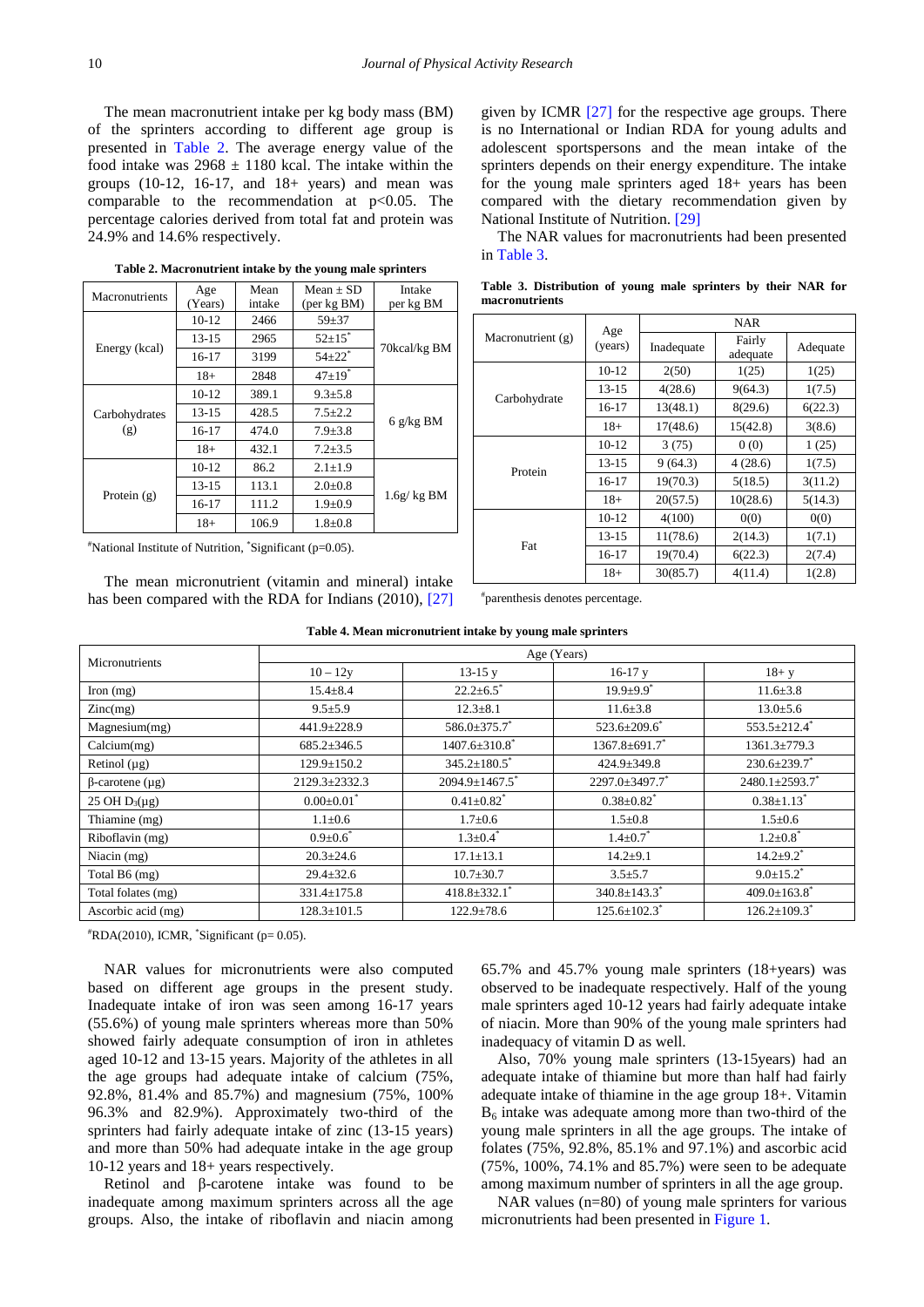<span id="page-3-0"></span>

**Figure 1.** Adequacy of micronutrient intake by young male sprinters

The prevalence of inadequate dietary intake was high regarding the consumption of retinol, β carotene, riboflavin, niacin and vitamin D among the sprinters. The demand for thiamin, iron and zinc was met by at least 40% sprinters. Other micronutrients (total  $B<sub>6</sub>$ , dietary folates, ascorbic acid, calcium and magnesium) were consumed in more than the recommended allowances given by ICMR [\[27\]](#page-6-14) by at least 80% of the examined male sprinters.

# **4. Discussion**

The dietary practices and intake of the sprinters is poorly documented. [\[30\]](#page-6-17) Nevertheless, this is the first study to record the dietary adequacy of Indian sprinters at the national level. It is also the first to compare the micronutrient intake of national level sprinters with RDA for Indians. [\[27\]](#page-6-14) In the current study, results showed that the prevalence of non-vegetarianism was the highest (67.5%) followed by lacto veganism (31.3%) similar to the results of Khanna et al, [\[31\]](#page-6-18) and Sangeetha et al [\[32\]](#page-6-19) while only 1.2% were ovo-vegetarians. Two-third of the participants preferred consuming home-cooked meals as street foods are not reliable and carry diseases originating from different food sources. [\[33,34,35,36\]](#page-6-20)

The anthropometric characteristics are one of the most influential factors in determining good athletic performance besides other physiological characteristics. [\[37\]](#page-6-21) Individuals engaged in intense physical activity have a tendency to be slimmer than those who are inactive or lead a sedentary lifestyle. [\[38\]](#page-6-22) In the present study, the majority of the participants fall under the normal category of BMI of WHO. [\[28\]](#page-6-15) However, BMI's application in sports often fails to give the true picture of body structures and therefore body fat is recommended as a more accurate parameter for assessment in the physically active population [\[39,40\]](#page-6-23) and is a limitation of the current study.

# **4.1. Energy**

Athlete's nutritional needs are principally determined by their training load and body mass. [\[41\]](#page-6-24) Energy availability (EA) is the amount of dietary energy available after exercise for all other metabolic processes. The optimal EA recommended for athletes is >45 kcal/kg/BM.

[\[42\]](#page-6-25) The exercise energy expenditure (EEE) is determined based on training load and body fat percentage. [\[43\]](#page-6-26) In the present study, the players were training for nearly 10-12 hours per week but the load was not calculated. The reference value for Indian sprinters is 70 kcal/ kg BM. [\[29\]](#page-6-16) The mean energy intake of the young male sprinters in this study was  $2968\pm1180$  kcal which accounts for  $51\pm20$  kcal per kg BM per day. This was significantly less in (13-15, 16-17, and 18+ years) all age groups [\(Table 2\)](#page-2-0) compared to the reference value for the sprinters. Among others, low energy intakes had been observed also in Brazilian male amateurs marathon finishers (2258±125kcal) [\[44\]](#page-6-27) and Australian football athletes (3583±263kcal). [\[45\]](#page-6-28) Suitable energy supply helps to consume adequate macronutrients, vitamins, and minerals. [\[46\]](#page-6-29) The mean energy intake of the young male sprinters in this study was 2968±1180 kcal which accounts for  $51\pm20$  kcal per kg BM per day and it was significantly less in (13-15, 16-17, and 18+ years) all age groups [\(Table 2\)](#page-2-0). Among others, low energy intakes had been observed also in Brazilian male amateurs marathon finishers (2258±125kcal) [\[44\]](#page-6-27) and Australian football athletes  $(3583\pm 263 \text{kcal})$ . [\[45\]](#page-6-28) Suitable energy supply helps to consume adequate macronutrients, vitamins, and minerals. [\[46\]](#page-6-29) In the absence of recommendation of adolescent athletes, comparisons with adult data are prudent. [\[47\]](#page-6-30)

## **4.2. Macronutrients**

The average consumption of carbohydrates, fats, and proteins was 443.4±206.6, 82.1±32.8, and 108.4±52.7 g/day respectively.

### **4.2.1. Carbohydrates**

The most important dietary factor in determining glycogen storage is the amount of carbohydrate consumed. [\[48\]](#page-6-31) Low muscle glycogen decreases high-intensity performance [\[49\]](#page-7-0) and many athletes strive to consume carbohydrates to benefit from full glycogen stores. [\[50\]](#page-7-1) In the present study the carbohydrate intake was higher  $(7.9\pm 2.2$ g/kg BM) than the recommendation  $(5-6)$  g/kg BM). [\[50\]](#page-7-1) The total carbohydrate intake comprised of 59.8% of the mean energy intake of 2968 kcal by the young male sprinters as against amateur marathon finishers (48.9 $\pm$ 9%). [\[44\]](#page-6-27) Most games and sports feature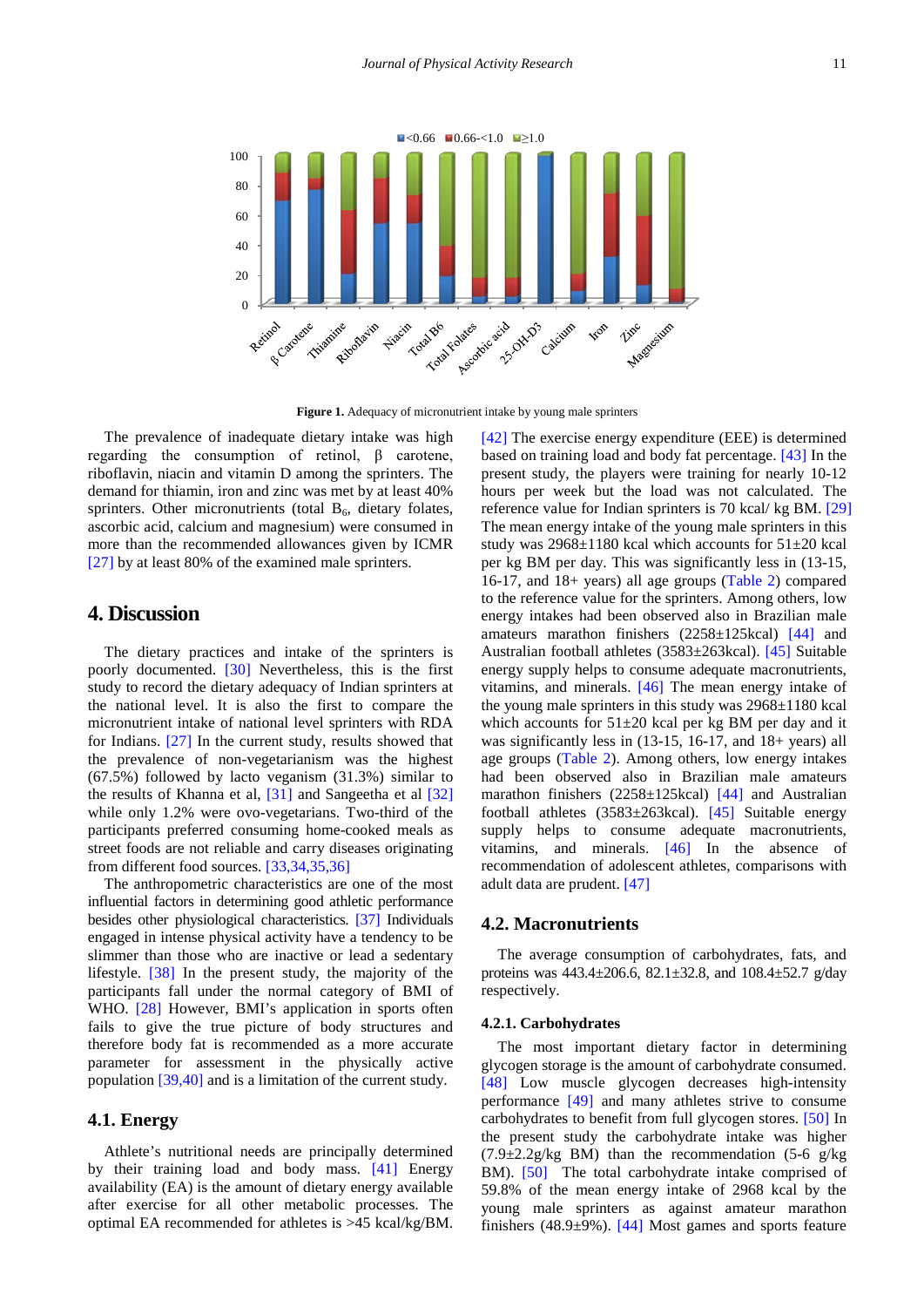demanding competition schedules, which require aggressive nutritional recovery strategies to optimize muscle glycogen re-synthesis. [\[51\]](#page-7-2) Therefore, day to day carbohydrate intake must be emphasized throughout training and competition phases.

## **4.2.2. Protein**

The dietary protein interacts with exercise, providing both a trigger and a substrate for the synthesis of contractile and metabolic proteins [\[52,53\]](#page-7-3) as well as enhancing structural changes in non-muscle tissues such as tendons and bones. [\[54\]](#page-7-4) High-quality dietary proteins are effective for the maintenance, repair, and synthesis of skeletal muscle proteins. [\[55\]](#page-7-5) The mean protein intake was 1.83±0.9g/kg BM (108.4±52.7g/day) which is high compared to the recommended intake of 1.6 g/ kg BM [\[44\]](#page-6-27) and consistency was found within the age-groups. Inadequacy was seen in less than 20% of the total participants which is similar to the findings on Indian athletes. [\[56,57\]](#page-7-6) It is observed that people who do not include adequate protein in the daily diet may show slower recovery and training adjustments. [\[58\]](#page-7-7)

### **4.2.3. Fat**

Fat is a crucial fuel source for energy production, in both sedentary and athletic populations with intakes limited to 25-30% of the total calories. [\[59\]](#page-7-8) It is imperative to restrict fat intake to <30% as excess intake can lead to undue weight gain. [\[60\]](#page-7-9) The adequacy and mean fat intake of the young male sprinters in all age groups were found to be consistent (24.9%) with the recommendations [\(Table 2\)](#page-2-0), being contributed through saturated fats (ghee). [\[61,62\]](#page-7-10) In contrast, higher intakes were reported in swimmers [\[56,63\]](#page-7-6) volleyball players, weightlifters and runners. [\[64\]](#page-7-11)

# **4.3. Micronutrient**

Micronutrients like vitamin A, E, C, and zinc known as antioxidants when deficient, lead to oxidative stress thereby lowering the performance. [\[74\]](#page-7-12) However, there is no evidence on the micronutrient requirements of athletes. [\[65,66\]](#page-7-13) Therefore, it is nowadays advised to meet the general RDA followed by the country. [\[65\]](#page-7-13) RDA for Indians [\[27\]](#page-6-14) was used to compare the micronutrient intake of the sprinters. Although there are many vitamins and minerals required for good health, particular attention should be devoted toward iron, vitamin D, calcium, and antioxidants by athletes. [\[67,68\]](#page-7-14) [Table 4](#page-2-2) shows the mean micronutrient intake by the sprinters.

### **4.3.1. Calcium**

Calcium is a key component for functions such as muscle contraction, nerve conduction, intra-cellular signaling, [\[69\]](#page-7-15) blood clotting and alleviating muscle cramp in athletes. [\[70\]](#page-7-16) Inadequate intake of calcium may result in reduced bone mineral density and increasing the risk of osteoporosis. [\[28,71\]](#page-6-15) Results of the current investigation reveals significantly excess consumption among various age groups (13-15, 16-17, and 18+ years) at p<0.05 and close to RDA for 10-12 years. Consumption of all varieties of dairy calcium, increased frequency and quantity could be a reason for meeting dietary adequacy of calcium [\[61\].](#page-7-10) Calcium adequacy was also reported by Baranauskas et al72 and Kaur and Singla [\[57\]](#page-7-17) while males had a higher calcium intake compared to females. [\[73\]](#page-7-18) On the contrary, calcium intake below recommendations was reported among soccer players, [\[74\]](#page-7-12) professional weightlifters, [\[75\]](#page-7-19) female volleyball player [\[76\]](#page-7-20) and male Kuwaiti National level fencers. [\[77\]](#page-7-21)

### **4.3.2. Iron**

Iron is a crucial micronutrient in energy production pathways and is a functional component of hemoglobin and myoglobin. [\[78\]](#page-7-22) Researchers have reported that iron deficiency can be a common problem in athletes and it is advisable to emphasize on meeting the recommended allowances above that of the general population as compromised iron status can affect athletic performance, even of the fittest and best conditioned endurance athlete. [\[70,79\]](#page-7-16) It may lead to impaired immune function, cognitive development and ability to thermo-regulate. [\[80\]](#page-7-23) The total iron losses in feces, urine, and sweat in endurance-trained athletes are approximately 1.75 mg/day in males and 2.3 mg/day in females because of the additional iron losses with menses. [\[80\]](#page-7-23) A conservative estimate is that athletes need 30% more iron than individuals who do not exercise. [\[81\]](#page-7-24) The iron intake was found to be inadequate among one-third of the young male sprinters. Significantly low intake was observed in 13-15 and 16-17 years age group while 18+ years age group met the recommendations. A similar result was reported among swimmers in the study by Navaneetha & Suvidha. [\[56\]](#page-7-6)

#### **4.3.3. Magnesium**

Magnesium, a vital mineral regulates membrane stability and neuromuscular, cardiovascular, immunological, and hormonal functions and is a critical cofactor in many metabolic reactions [\[82\]](#page-7-25) including energy metabolism, [\[83\]](#page-7-26) cell growth, [\[84\]](#page-7-27) glycolysis [\[85\]](#page-7-28) and protein synthesis. [\[86\]](#page-7-29) Muscle performance is positively associated with serum magnesium levels in male athletes. [\[87,88\]](#page-7-30) During accelerated metabolic situations, the demand for magnesium is likely to increase, therefore, physically active individuals may have higher requirements in order to maintain optimal exercise performance as compared to the inactive population. [\[89,90\]](#page-7-31) Ninety percent of the sprinter's magnesium intake was consistent with the recommendation. Sprinters exhibited excess consumption compared to the RDA across age groups except 10-12 years [\(Table 4\)](#page-2-2). In contrast, Passos et al [\[44\]](#page-6-27) and Dobrowolski & Wlodarek, [\[91\]](#page-7-32) reported inadequate intakes among amateur elite sportsperson.

### **4.3.4. Zinc**

Zinc is involved in energy metabolism and antioxidant functions. [\[92\]](#page-7-33) The overall intake was found to be fairly adequate among 46.2% sprinters. Zinc intake was above the recommendation among the 13-15 and 18+ age group [\(Table 4\)](#page-2-2) while the intake was below the RDA in 10-12 and 16-17 age groups. Dobrowolski &Włodarek, [\[91\]](#page-7-32) reported a higher intake of zinc compared to RDA among polish female soccer players. A similar result has also been reported by Baranauskas et al [\[72\]](#page-7-34) and Passos et al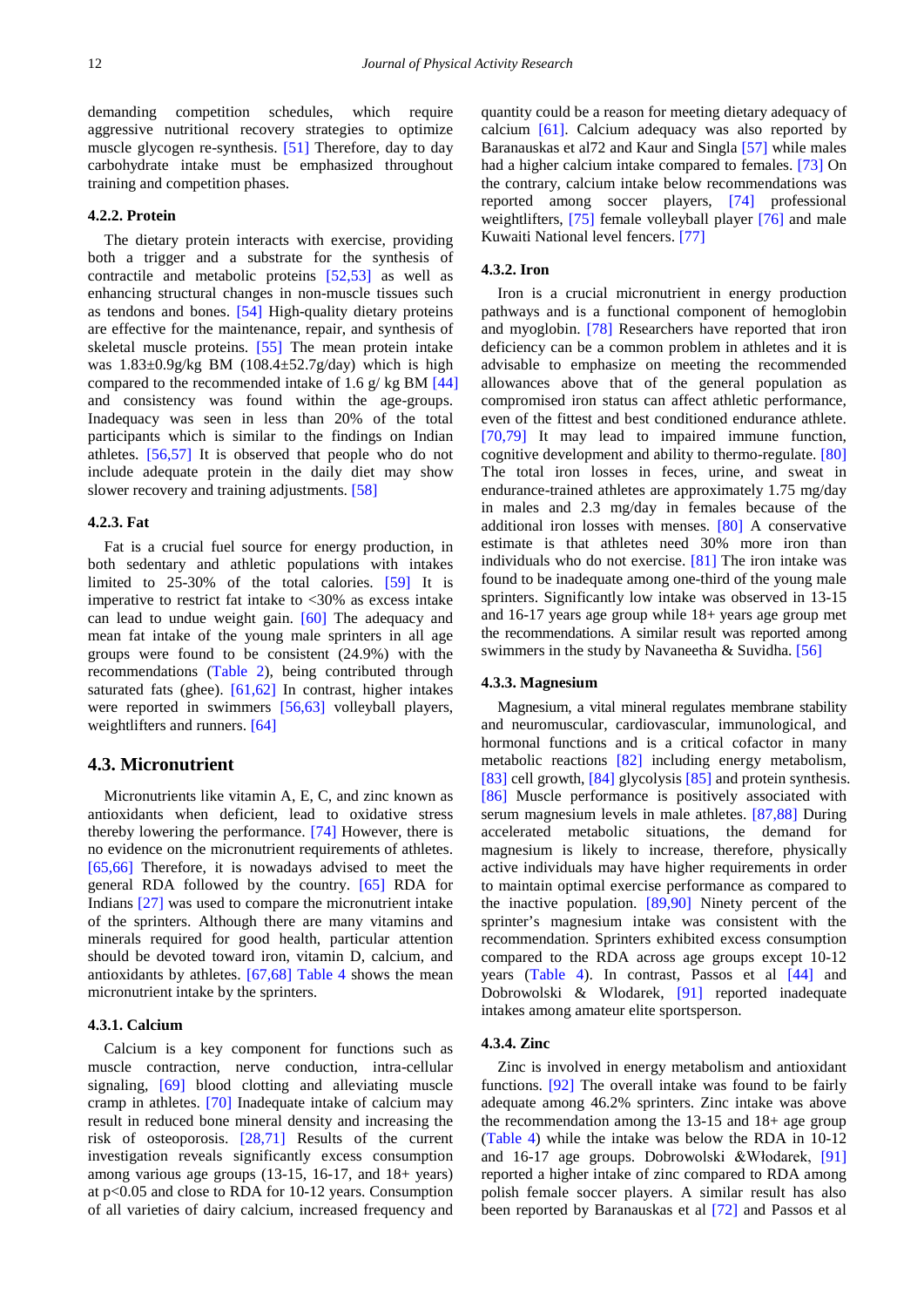[\[44\]](#page-6-27) where high level endurance runner's zinc intake was close or above the RDA whereas in a study by Dwyer et al [\[25\]](#page-6-12) elite female skater's intake was low compared to the recommendation.

# **4.3.5. Vitamin A**

Vitamin A is necessary for vision, maintaining the structure of epithelial cells, immune responses [\[93\]](#page-7-35) and it is also important in maintenance of bone tissue. [\[94\]](#page-7-36) In the current study, more than two-third of young male sprinters consumed an inadequate intake of retinol and more than 70% did not meet the β-carotene adequacy. Retinol and β-carotene intake was below the RDA across age groups. Low vitamin A intakes have also been reported by Garrido et al [\[94\]](#page-7-36) and Martinez et al [\[95\]](#page-7-37) among adolescent athletes, female soccer players, [\[96\]](#page-7-38) high performance endurance athletes. [\[72\]](#page-7-34) Insufficient fruit and vegetable intake were attributed to low vitamin A status [\[5\]](#page-6-0) which can also be seen in the study by Gaur & Bhushanam, [\[61\]](#page-7-10) where only half of the young male runners were consuming seasonal fruits on a daily basis.

# **4.3.6. Vitamin B- complex**

B-complex vitamins are responsible for energy [\[96\]](#page-7-38) erythrocyte and protein production, tissue repair, [\[97\]](#page-8-0) hemoglobin synthesis, immune function and muscle development, and enzyme reactions. [\[98\]](#page-8-1) Poor status of thiamin, riboflavin, and pyridoxine negatively impacts performance. [\[99\]](#page-8-2) Thiamine, riboflavin, and niacin were found to be insufficient by 54%, 50%, and 32% respectively in the diet of collegiate sportspersons aged 20-35 years in a Coimbatore district, Tamil Nadu. [\[32\]](#page-6-19) Similarly, this study reveals a proportionately inadequate consumption of riboflavin and niacin among 50% while thiamine deficit intake was found in 20 percent. Two-third of the young male sprinters had an adequate intake of pyridoxine [\(Figure 1\)](#page-3-0) and total dietary folates were seen to be adequate among the majority (82.5%) of the sprinters.

### **4.3.7. Ascorbic Acid**

Ascorbic acid plays a key role in various physiological functions such as collagen synthesis, carnitine formation, neurotransmitter synthesis, [\[100\]](#page-8-3) iron absorption, [\[101\]](#page-8-4) and antioxidant function. [\[102\]](#page-8-5) Ascorbic acid increased glutathione levels [\[103\]](#page-8-6) to prevent oxygen radicals from attacking cell structures. [\[104\]](#page-8-7) The majority of the athletes had significantly higher intakes of ascorbic acid while the 10-12 year group met the age group's recommendation. [\[27\]](#page-6-14) This could be attributed to the consumption of a variety of seasonal fruits and fruit juices available to them on a regular/daily basis [\[61\]](#page-7-10) similar to high performance endurance athletes [\[72\]](#page-7-34) and soccer players. [\[74\]](#page-7-12)

### **4.3.8. Vitamin D**

Among the two major physiological forms of vitamin D i.e., cholecalciferol  $(D_3)$  and ergocalciferol  $(D_2)$ , vitamin  $D_3$  is considered as a major dietary source for vitamin D. [\[105\]](#page-8-8) Vitamin D deficiency has turned out to be a major public health problem in the current scenario of developing countries. [\[106,107,108\]](#page-8-9) Currently, in developing countries, milk is also being fortified with vitamin D [\[109\]](#page-8-10) which is considered as one of the major food ingredients for the athletes. More than 90% of the young male sprinters had a poor dietary intake of vitamin  $D(25-OH-D<sub>3</sub>)$  and significantly less across the age groups  $(p<0.05)$ . This was comparable to other populations [\[106,107,108\]](#page-8-9) and among high performance endurance athletes who were 80% deficient.

# **5. Conclusion**

Generally, sprinters had an adequate intake of macronutrients, minerals (magnesium, calcium), and water-soluble vitamins (folic acid, and ascorbic acid) and inadequate intake of micronutrients (iron, zinc, vitamin A, vitamin D, riboflavin, and niacin). Inter-individual difference variability among the age groups and in between groups existed. While the data may be limited based on the sprinters' 3-day 24-hour recall, the lack of a well-balanced diet is highlighted. This insight into known modifiable factors may assist sports nutrition professionals to be more specific and targeted in their approach to supporting players to achieve enhanced performance. A need for a well-balanced healthy diet, with healthy food choices, goes a long way in maximizing performance. Sprinters should take sports nutritionists' advice for a structured, tailor made diets to suit the training load to optimize performance. Total energy availability, biochemical, and clinical assessment could further augment the research in understanding the nutritional status of the sprinters.

# **Acknowledgements**

The researcher would like to express gratitude toward all the athletes who willingly participated in the research study.

# **Disclosure of Interest**

No potential conflict of interest was reported by the authors.

# **Funding**

No funding had been undertaken from any organization.

# **References**

- <span id="page-5-0"></span>[1] Burke et al. International Association of Athletics Federations Consensus Statement 2019: Nutrition for Athletics. International Journal of Sport Nutrition and Exercise Metabolism. 2019; 29: 73-84.
- <span id="page-5-1"></span>[2] Beck KL, Thomson JS, Swift RJ, von Hurst PR. Role of nutrition on performance enhancement and post recovery. Journal of sports medicine. 2015; 6: 259-267.
- <span id="page-5-2"></span>[3] Jeukendrup AE. Nutrition for endurance sports' marathon, triathlon, and road cycling.Journal of Sports Sciences. 2011; 29(S1): S91-S99.
- <span id="page-5-3"></span>[4] Weber S. The success of open source. Harvard University Press. 2004.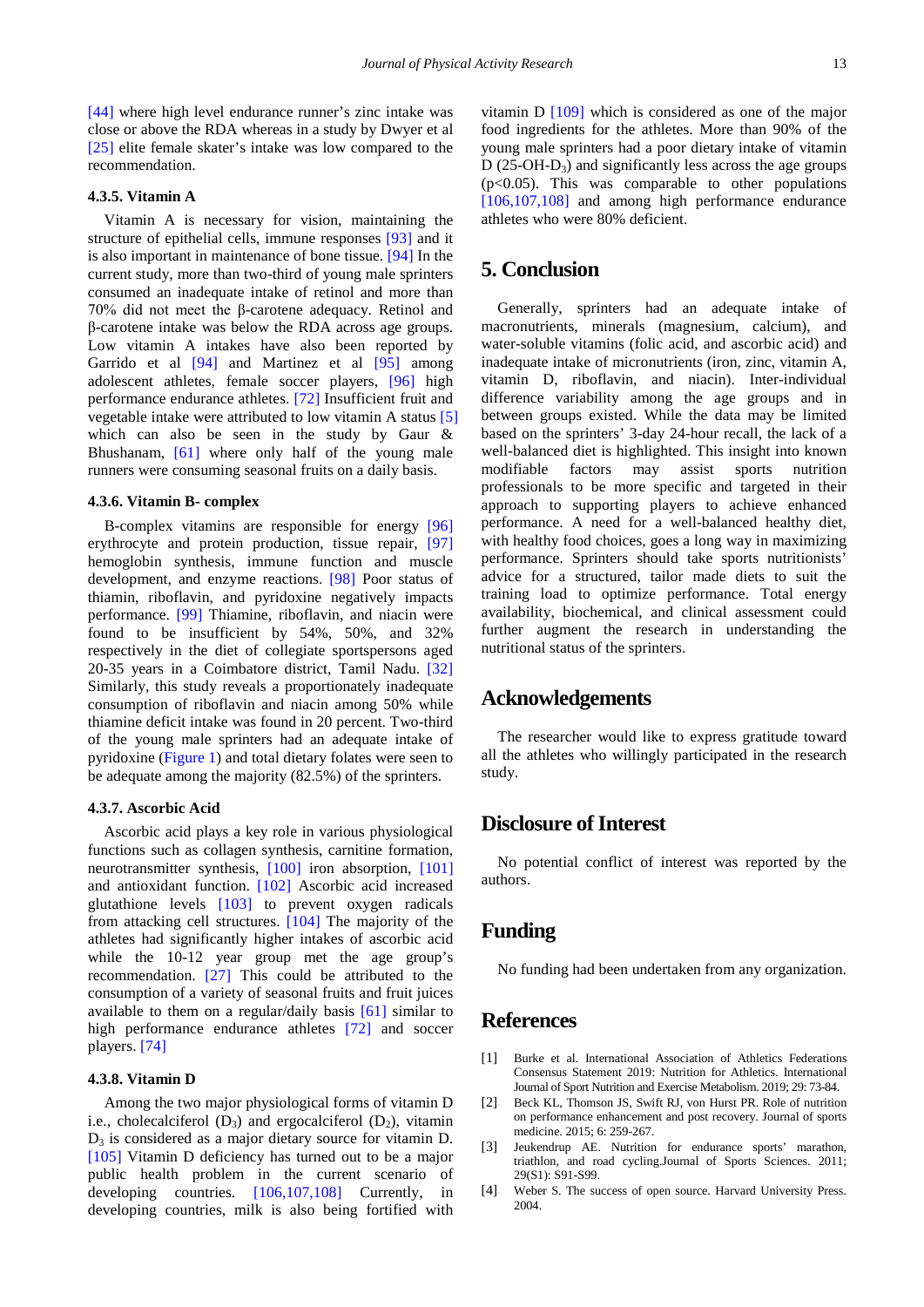- <span id="page-6-0"></span>[5] Farajian P, Kavouras SA, Yannakoulia M, Sidossis LS. Dietary Intake and Nutritional Practices of Elite Greek Aquatic Athletes. International Journal of Sport Nutrition and Exercise Metabolism. 2004; 14: 574-585.
- [6] Patlar S, Boyali E, Baltaci AK, et al. The effects of vitamin A supplementation inn various elements in elite taekwondo players. Biological trace element research. 2010; 139: 296-300.
- <span id="page-6-1"></span>[7] Thomas DT, Erdman KA, Burke LM. Position of the Academy of Nutrition and Dietetics, Dietitians of Canada, and the American College of Sports Medicine. Nutrition and Athletic Performance. J. Acad. Nutr. Diet. 2016; 116: 501-528.
- [8] Manore MM, Thompson JL. Energy requirements of the athlete: Assessment and evidence of energy efficiency. In Clinical Sports Nutrition, 5th ed; Burke L, Deakin, V, Eds, McGraw-Hill: North Ryde, Australia. 2015: 114-139.
- [9] Burke LM. Practical issues in nutrition for athletes. Journal of Sports Science. 2001; 13: s83-s90.
- <span id="page-6-2"></span>[10] Gibson JC, Stuart-Hill L, Martin S, Gaul C. Nutrition status of junior elite Canadian female soccer athletes. Int. J. Sport Nutr Exerc. Metab. 2011; 21: 507-514.
- [11] Juzwiak CR, Amancio OMS, Vitalle MSS, Pinheiro MM, Szeinfeld VL. Body composition and nutritional profile of male adolescent tennis players. J. Sports Sci. 2008; 26: 1209-1217.
- [12] Koehler K, Braun H, Achtzehn S, Hildebrand U, Predel HG, Mester J, Schanzer W. Iron status in elite young athletes: Genderdependent influences of diet and exercise. Eur. J. Appl. Physiol. 2012; 112: 513-523.
- [13] Papadopoulou S, Papadopoulou S, Gallos G. Macro- and micronutrient intake of adolescent Greek female volleyball players. Int. J. Sport Nutr. Exerc. Metab. 2002; 12: 73-80.
- <span id="page-6-3"></span>[14] De Sousa EF, Da Costa TH, Nogueira JA, Vivaldi LJ. Assessment of nutrient and water intake among adolescents from sports federations in the Federal District. Braz. Br. J. Nutr. 2008; 99: 1275-1283.
- <span id="page-6-4"></span>[15] Swindale A, Bilinsky P. Development of a universally applicable household food insecurity measurement tool: Process, current status, and outstanding issues. J. Nutr. 2006; 136: 1449S-1452S.
- <span id="page-6-5"></span>[16] Gibson RS. 2nd ed. New Zealand: 2005.
- <span id="page-6-6"></span>[17] Deakin V, Kerr D, Boushey C. Measuring nutritional status of athletes: Clinical and research perspectives. In Clinical Sports Nutrition, 5th ed.; Burke LM, Deakin V, Eds. McGraw-Hill: North Ryde, Australia, 2015; 27-53.
- <span id="page-6-7"></span>[18] Wrieden W, Peace H, Armstring J, Barton K. A Short Review of Dietary Assessment Methods Used in National and Scottish Research Studies. 2003; http://www.multimedia.food.gov.uk/multimedia/pdfs/ scotdietassessmethods.pdf.
- [19] Anyzewska A, Wawrzyniak A, Wozniak A, Krotki M, Górnicka M. Nutritional assessment in Polish men with cardiovascular diseases. Rocz Panstw Zakl Hig. 2013; 64: 211-215.
- [20] Wang B, Yan X, Cai J, Wang Y, Liu P. Nutritional assessment with different tools in leukemia patients after hematopoietic stem cell transplantation. Chin J Cancer Res 2013; 25: 762-769.
- <span id="page-6-8"></span>[21] Mesias M, Seiquer I, Navarro MP. Calcium Nutrition in Adolescence. Critical Reviews in food Science and Nutrition. 2011; 51(3): 195-209.
- <span id="page-6-9"></span>[22] Close GL, Sale C, Baar K, Bermon S. Nutrition for the Prevention and Treatment of Injuries in Track and Field Athletes. International Journal of Sport Nutrition and Exercise Metabolism. 2019; 29: 189-197.
- <span id="page-6-10"></span>[23] Shriver LH, Betts NM, Wollenberg G. Dietary intakes and eating habits of college athletes: are female college athletes following the current sports nutrition standards? J Am Coll Health.2013; 61: 10-16.
- <span id="page-6-11"></span>[24] Jain R, Puri S, Saini N. Dietary Profile of Sportswomen Participating in Team Games at State/National Level. Indian Journal of Public Health. 2008; 52(3): 153-155.
- <span id="page-6-12"></span>[25] Dwyer J, Eisenberg A, Prelack K, Song WO, Sonneville K, Ziegler P. Eating attitudes and food intakes of elite adolescent female figure skaters: a cross sectional study. Journal of the International Society of Sports Nutrition. 2012; 9: 53.
- <span id="page-6-13"></span>[26] Parnell JA, Wiens KP, Erdman KE. Dietary Intakes and Supplement Use in Pre-Adolescent and Adolescent Canadian Athletes. Nutrients. 2016; 8: 526.
- <span id="page-6-14"></span>[27] ICMR. Nutrient requirements and recommended dietary allowances for Indians. A report of the expert group of the Indian Council of Medical Research. 2010.
- <span id="page-6-15"></span>[28] WHO expert consultation. Appropriate body mass index for Asian population and its implications for policy and intervention strategies. The lancet. 2004; 363: 157-163.
- <span id="page-6-16"></span>[29] ILSI- India, NIN, SAI. Nutrition and hydration Guidelines for excellence in sports performance; 2007: 48-49.
- <span id="page-6-17"></span>[30] Tipton, K.D., Jeukendrup, A.E., Hespel, P., & International Association of Athletics Federations, 2007. Nutrition for the sprinter. Journal of Sports Sciences, 25(Suppl. 1), S5-S15.
- <span id="page-6-18"></span>[31] Khanna GL, Lal PR, Kommi K, Chakraborty T. A Comparison of a Vegetarian and Non-Vegetarian Diet in Indian Female Athletes in Relation to Exercise Performance. Journal of Exercise Science and Physiotherapy. 2006; 2: 27-34.
- <span id="page-6-19"></span>[32] Sangeetha KM, Ramaswamy L, Jisna PK. Assessment of Nutritional status, nutritional knowledge & Impact of Nutrition education among selected sports persons of Coimbatore district. International journal of science and research. 2014; 3(11): 970-978.
- <span id="page-6-20"></span>[33] Omemu AM, Aderoju ST. Food safety knowledge and practices of street food vendors in the city of Abeokuta, Nigeria. Food Control.  $2008:19(4):396-402.$
- [34] Biswas S, Parvez MAK, Shafiquzzaman M, Nahar S, Rahman MN. Isolation and characterization of Escherichia coli in ready-to-eat foods vended in Islamic University, Kushtia. Journal of Bio-Science. 2010; 18(1): 99-103.
- [35] Nunes BN, Cruz A, Faria JAF, Anderson SSA, Silva R, Moura, MRL. A survey on the sanitary condition of commercial foods of plant origin sold in Brazil. Food Control. 2010; 21(1): 50-54.
- [36] Mamun MA, Rahman M, Turin TC. Microbiological quality of selected street food items vended by school-based street food vendors in Dhaka, Bangladesh. International Journal of Food Microbiology. 2013; 166(3): 413-418.
- <span id="page-6-21"></span>[37] Adhikari A, Nahida P, Nazrul I, Kitab A. Importance of Anthropometric Characteristics in Athletic Performance from the Perspective of Bangladeshi National Level Athletes' Performance and Body Type. American Journal of Sports Science and Medicine. 2014; 2 (4): 123-127.
- <span id="page-6-22"></span>[38] Ching P, Willett W, Rimm, E, Colditz G, Gortmaker S, Stampfer MJ. Activity level and risk of overweight in male health professionals, American Journal of Public Health. 1996; 86: 25-30.
- <span id="page-6-23"></span>[39] Nevil AM, Winter EN, Ingham S, Watts A, Metsios GS, Stewart AD. Adjusting athletes' body mass index to better reflect adiposity in epidemiological research. J Sports Sci. 2010; 28(9): 1009-1016.
- [40] Huygens W, Claessens AL, Thomis M, Loos R, Van Langendonck L, Peeters M, et al. Body composition estimations by BIA versus anthropometric equations in body builders and other power athletes. J Sports Med Phys Fitness. 2002; 42(1): 45-55.
- <span id="page-6-24"></span>[41] 96Martin L, Lambeth, A, Scott D. Nutritional practices of national female soccer players: Analysis and recommendations. J. Sports Sci. Med. 2006, 5: 130-137.
- <span id="page-6-25"></span>[42] Koehler, K., Hoerner, N.R., Gibbs, J.C., Zinner, C., Braun, H., De Souza, M.J., & Schaenzer, W. (2016). Low energy availability in exercising men is associated with reduced leptin and insulin but not with changes in other metabolic hormones. Journal of Sports Sciences, 34(20), 1921-1929. PubMed ID: 26852783.
- <span id="page-6-26"></span>[43] Heydenreich J, Kayser B, Schut Y, Melzer K. Total Energy Expenditure, Energy Intake, and Body Composition in Endurance Athletes Across the Training Season: A Systematic Review. Sports Medicine – Open 2017: 3 (8): 1-24.
- <span id="page-6-27"></span>[44] Passos BN, Lima MC, Sierra APR, Oliveira RA, Maciel JFS, Manoel R et al. Association of Daily Dietary Intake and Inflammation Induced by Marathon Race. Mediators of Inflammation. 2019; 1-8.
- <span id="page-6-28"></span>[45] Jenner SL, Trakman G, Coutts A, Kempton T, Ryan S, Forsyth A, Belski R. Dietary intake of professional Australian football athletes surrounding body composition assessment. Journal of the International Society of Sports Nutrition. 2018; 15: 43
- <span id="page-6-29"></span>[46] Kasprzak Z, Biernacki J, Nowak A, Zielinski j, Kusy K, Rejewski R. Assessment of intake of essential nutrients, vitamins and minerals and selected indices of nutritional status in short distance runners. Studies in physical culture and tourism. 2006; 13: 141-144.
- <span id="page-6-30"></span>[47] Desbrow B, McCormack J, Burke LM, et al. Sports dietitians Australia position statement: sports nutrition for the adolescent athlete. Int J Sport Nutr Exerc Metab. 2014; 24(5): 570-84. PubMed ID: 24668620.
- <span id="page-6-31"></span>[48] Burke LM, Hawley JA, Wong SHS, Jeukendrup AE. Carbohydrates for training and competition. Journal of Sports Sciences. 2011; 1-11.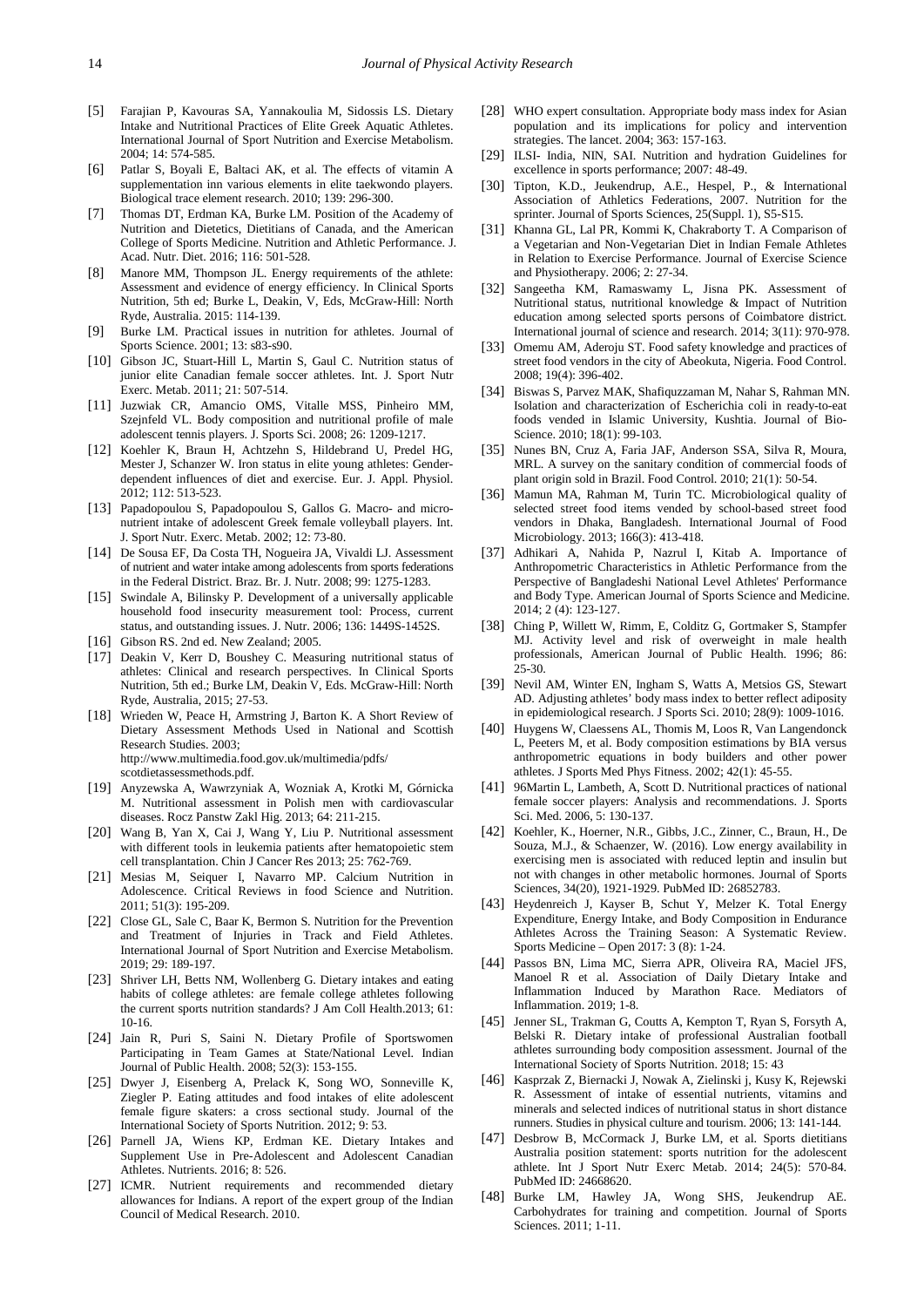- <span id="page-7-0"></span>[49] Burke LM, Kiens B, Ivy JL. Carbohydrates and fat for training and recovery. Journal of Sports Sciences. 2004; 22: 15-30.
- <span id="page-7-1"></span>[50] Costill D. Carbohydrates for exercise: dietary demands for optimal performance. Int J Sports Med. 1988; 09: 1-18.
- <span id="page-7-2"></span>[51] Huberty J, Dinkel D, Beets MW, Coleman J. Describing the use of the internet for health, physical activity, and nutrition information in pregnant women. Matern Child Health J. 2013; 17: 1363-1372.
- <span id="page-7-3"></span>[52] Bronkowska M, Kosendiak A, Orzel D. Assessment of the frequency of intake of selected sources of dietary fibre among persons competing in marathons. Roczniki Państwowego Zakładu Higieny. 2018; 69(4): 347-351.
- [53] Glabska D, Jusinska M. Analysis of the choice of food products and the energy value of diets of female middle and long-distance runners depending on the self-assessment of their nutritional habits. Roczniki Państwowego Zakładu Higieny. 2018; 69(2): 155-163.
- <span id="page-7-4"></span>[54] Babraj J, Cuthbertson DJ, Rickhuss P et al. Sequential extracts of human bone show differing collagen synthetic rates. Biochemical Society Transactions. 2002; 30(2): 61-65.
- <span id="page-7-5"></span>[55] Tipton KD, Jeukendrup AE, Hespel P. Nutrition for the sprinter, Journal of sports sciences. 2007; 25(1): S5-S15.
- <span id="page-7-6"></span>[56] Navaneetha R, Suvidha A. Assessment of Nutritional Status of Regular adolescent Swimmers (13-18Years). Sports NutrTher, an open access journal. 2016; 1(3): 1-5.
- <span id="page-7-17"></span>[57] Kaur H, Singla N. A comparative study on the Nutritional profile of male and female sportsperson. Curr. Res. Nutr Food Sci Jour*.*  2017; 5(2): 159-167.
- <span id="page-7-7"></span>[58] Candow DG, Burke NC, Smith-Palmer T, Burke DG. Effect of whey and soy protein supplementation combined with resistance training in young adults. Int J Sport Nutr Exerc Metab. 2006; 16: 233-244.
- <span id="page-7-8"></span>[59] Lichtenstein AH, Kennedy E, Barrier P et al. Dietary fat consumption and health. Nutrition Reviews. 1998; 56(5): S3-S28,
- <span id="page-7-9"></span>[60] Dietitians of Canada, the American Dietetic Association, and the American College of Sports Medicine. Joint position statement: Nutrition and athletic performance. Can J Diet Pract Res 2000;  $61(14)$ : 176-92.
- <span id="page-7-10"></span>[61] Gaur S, Bhushanam V. Eating pattern of young male runners with shin splints. International Journal of Fitness, Health, Physical Education & Iron Games. 2019; 6 (2): 31-41.
- [62] Asha L, Kasturiba B, Naik RK, Malagi U. Nutritional status of basket-ball players of Dharwad city. Karnataka J Agric Sci. 2009; 22(1): 161-165.
- [63] Hawley JA, Williams MM. Dietary intakes of age-group swimmers. Br J Sports Med.1991; 25: 154-158.
- <span id="page-7-11"></span>[64] Nazni P, Vimla S. Nutrition knowledge, attitude and practice of college sportsmen. Asian Journal of Sports Medicine. 2010; 1(2): 93-100.
- <span id="page-7-13"></span>[65] Manore MM. Effect of physical activity on thiamine, riboflavin, and vitamin B-6 requirements. Am. J. Clin. Nutr. 2000, 72(2): 598S-606S.
- [66] Potgieter S. Sport nutrition: A review of the latest guidelines for exercise and sport nutrition from the American College of Sport Nutrition, the International Olympic Committee and the International Society for Sports Nutrition. S. Afr. J. Clin. Nutr. 2013, 26: 6-16.
- <span id="page-7-14"></span>[67] Purcell LK. Canadian Paediatric Society, Paediatric Sports and Exercise Medicine Section. Sport nutrition for young athletes. Paediatr Child Health. 2013; 18(2): 200-202.
- [68] Thomas DT, Erdman KA, Burke LM. Position of the Academy of Nutrition and Dietetics, Dietitians of Canada, and the American College of Sports Medicine: Nutrition and Athletic Performance. J. Acad. Nutr. Diet. 2016; 116: 501-528.
- <span id="page-7-15"></span>[69] Fishbach F, Dunning MB. A manual of laboratory and diagnostic tests, wolters kluver/ Lippincott Williams and wilkins , Baltimore MD. 2009.
- <span id="page-7-16"></span>[70] Eberle SG. Endurance Sports Nutrition, 2nd Edn. Champaign: Human Kinetics Publishers: 2007; 102: 127-128.
- [71] Ross AC, Taylor CL, Yaktine et al. Dietary reference intakes for calcium and vitamin D. National academies press, Washington DC. 2010.
- <span id="page-7-34"></span>[72] Baranauskas M, Stukas R, Tubelis L, Žagminas K, Šurkienė G, Švedas E, Giedraitis VR, Dobrovolskij V, Abaravičius JA. Nutritional habits among high-performance endurance athletes. Medicina. 2015; 51: 351-362.
- <span id="page-7-18"></span>[73] Bennel KL, Malcolm SA, Thomas SA, et al. Risk factors for stress fractures in track and field athletes. A twelve month prospective study. American journal of sports medicine. 1996; 24: 810-818.
- <span id="page-7-12"></span>[74] Galanti G, Stefani L, Scacciati I, Mascherini G, Buti G, Maffulli N. Eating and Nutrition habits in young competitive athletes: a comparison between soccer players & cyclists. Translational Medicine. 2015; 11(8): 44-47.
- <span id="page-7-19"></span>[75] Pilis K, Michalski C, Zych M, Pilis A, Jelonek J, Kaczmarzyk A et al. A Nutritional Evaluation of Dietary Behavior in Various Professional Sports. Rocz Panstw Zakl Hig. 2014; 65(3): 227-234.
- <span id="page-7-20"></span>[76] Zapolska J, Witczak K, Manczuk A, Ostrowska L. Assessment of Nutrition, supplementation and body composition parameters on the example of professional volleyball players. Rocz Panstw Zakl Hig. 2014; 65(3): 235-242.
- <span id="page-7-21"></span>[77] Ghloum K, Hajji S. Comparison of diet consumption, body composition and lipoprotein lipid values of Kuwaiti fencing players with international norms. JISSN. 2011; 8(13): 1-9
- <span id="page-7-22"></span>[78] Suedekum NA, Dimeff RJ. Iron and the athlete. Curr Sports Med Rep. 2005; 4: 199-202.
- [79] Wilkinson JG, Martin DT, Adams AA et al. Iron status in cyclists during high intensity interval training and recovery. International journal of sports medicine. 2002; 23: 544-548.
- <span id="page-7-23"></span>[80] Weaver CM, Proulx WR, Heaney R. Choices for achieving adequate dietary calcium with a vegetarian diet. American journal of clinical nutrition. 1999; 70: 543S-548S.
- <span id="page-7-24"></span>[81] Arora SL, Gopapalni S. Sports Nutrition. 1st Edn. New Delhi: Cyber tech Publications. 2011: 82.
- <span id="page-7-25"></span>[82] Bohl CH, Volpe SL. Magnesium and Exercise, Critical Reviews in Food Science and Nutrition. 2002; 42(6): 533-563.
- <span id="page-7-26"></span>[83] George GA, Heaton FW. Effect of magnesium deficiency on energy metabolism and protein synthesis by liver. Int. J. Biochem. 1978; 9: 421-425.
- <span id="page-7-27"></span>[84] Littlefield NA, Hass BS, McGarrity LJ, Morris SM. Effect of magnesium on the growth and cell cycle of transformed and nontransformed epithelial rat liver cells in vitro. Cell Biol. Toxicol. 1991; 7: 203-214.
- <span id="page-7-28"></span>[85] Garfinkel L, Garfinkel D. Magnesium regulation of the glycolytic pathway and the enzymes involved. Magnesium. 1985; 4: 60-72.
- <span id="page-7-29"></span>[86] Dorup I, Clausen T. Effects of magnesium and zinc deficiencies on growth and protein synthesis in skeletal muscle and the heart. Br. J. Nutr. 1991; 66: 493-504.
- <span id="page-7-30"></span>[87] Santos DA, Matias CN, Monteiro CP, Silva AM, Rocha PM, Minderico CS, Bettencourt Sardinha L, Laires, MJ. Magnesium intake is associated with strength performance in elite basketball, handball and volleyball players. Magnes. Res. 2011; 24: 215-219.
- [88] Matias CN, Santos DA, Monteiro CP Silva AM, RaposoMde F, Martins F, Sardinha LB, Bicho M, Laires MJ. Magnesium and strength in elite judo athletes according to intracellular water changes. Magnes. Res. 2010; 23: 138-141.
- <span id="page-7-31"></span>[89] Nielsen FH, Lukaski HC. Update on the relationship between magnesium and exercise. Magnes. Res. 2006; 19: 180-189.
- [90] Rayssiguier Y, Guezennec, CY, Durlach J. New experimental and clinical data on the relationship between magnesium and sport. Magnes. Res. 1990; 3: 93-102.
- <span id="page-7-32"></span>[91] Dobrowolski H, Włodarek D. Dietary Intake of Polish Female Soccer Players. Int. J. Environ. Res. Public Health. 2019; 16: 1134.
- <span id="page-7-33"></span>[92] Volpe SL. Mineral (chromium, magnesium, zinc, selenium) as an ergogenic aid. Current sports medicine reports. 2008; 7(4): 224-229.
- <span id="page-7-35"></span>[93] Institute of Medicine (IOM). Food and nutrition board. Dietary reference intakes for vitamin A, vitamin K, arsenic, boron, chromium, iodine, iron , manganese, molybdenum, nickel, silicon, vanadium, and zinc. National academies press, Washington DC. 2002.
- <span id="page-7-36"></span>[94] Garrido G, Webster AI, Chamorro M. Nutritional adequacy of different menu settings in elite Spanish adolescent soccer players. International journal of sports nutrition and exercise metabolism. 2007; 17: 421-432.
- <span id="page-7-37"></span>[95] Martinez S, Pasquarelli BN, Romaguera D. Anthropometric characteristics and nutritional profile profile of young amateur swimmers, journal of strength and conditioning research. 2011; 25: 1126-1133.
- <span id="page-7-38"></span>[96] Woolf K, Manore MM. B-vitamins and exercise: does exercise alter requirements? International journal of sports nutrition and exercise metabolism. 2006; 16: 453-484.